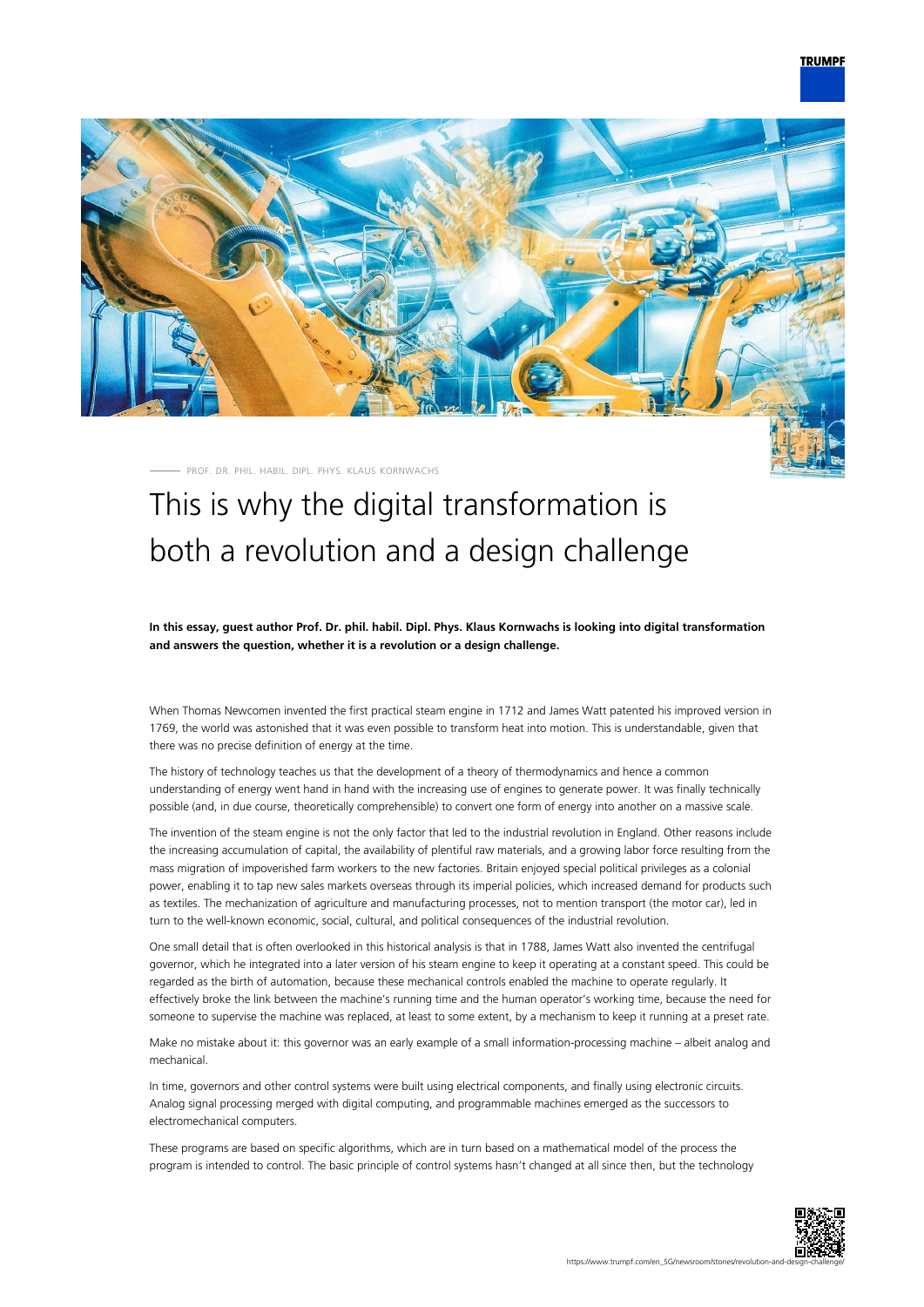

The most complex solutions currently envisioned are smart, model-based, self-regulating systems that control an entire process chain – from product design and manufacture to end-of-life disposal. They also support communication and service functions and can be used in the power grid to balance supply and demand, especially in connection with volatile renewable energy sources.

### **Autonomous systems**

**»**

Today, we use the term "autonomous systems" to refer to all kinds of highly automated structures, robots, industrial plants, self-driving cars, connected household appliances, and even autonomous weapons systems. These are controlled in principle by extremely complex, intermeshed data processing networks; yet strictly speaking, they are all still controls or governors, as they derive their target values from past measurements. They learn from their own experience, i.e. from a mathematical analysis of collected measurement data, or in other words their recorded system history. This development is more than just an evolutionary process in which performance increases with each new generation of technology – it's more a case of automating automation.

## **Digitalization is a process of social renewal that offers immense scope for positive change.**

Prof. Dr. phil. habil. Dipl. Phys. Klaus Kornwachs, Physicist and technology philosopher

#### **Digitalization isn't limited to technology**

Technological change affects our organizational structures and the way we manage our resources. On the other hand, our social, legal and economic infrastructures have a certain impact on technological developments.

Many aspects of our social lives, political processes, and business activities are already controlled by algorithms. Despite their alleged capacity for learning from experience, and their ability to draw actionable conclusions from an analysis of previously collected data, the fact remains that they are written by humans. Algorithm designers deliberately gave them the ability to learn so they could relieve us of routine chores, while remaining within a set range of parameters.

The designers created models of the processes to be controlled by these algorithms, including business models. These algorithms could even be described as the ultimate incarnation of theories of business management and organization, just as algorithms used in a technical context need to reflect functional theories if they are to be effective. As a result, these theories have a huge impact on the way processes are implemented in the real world and the way we conduct our lives. But theories can go only so far.

This gives rise to two more questions, namely, whether such systematic processes are reversible, and who has the power to shape the outcome. Because it's no longer a question of whether autonomous systems are "doable" in the long or short term. The more important point is whether we really want this, and if so, what types of systems, their degree of autonomy, and how we foresee their functionality and usefulness. This is the design challenge.

Fears of a revolution won't be calmed by facile statements of appeasement. And it doesn't help that Industry 4.0 is described by insiders using warlike terms.

A better approach would be to describe digitalization as a process of social renewal that offers immense scope for positive change. This gives us the liberty to try out many different solutions, in the assurance that nothing is fixed and, as in science, most processes are reversible; the people who write the algorithms live in the real world and can design functionalities to match almost any situation.

Just as scientific theories are not immutable and last only until they are proven wrong, technology and the algorithms used to control and manage organizational processes are right only until failures prove otherwise. What we need is a well-balanced combination of courage and modesty to attack the hard challenge of implementing a digital transformation that will also transform society.

Reversibility is one thing, but shaping tomorrow's technology also requires a willingness to accept other participants, i.e. codetermination. Too many cooks spoil the broth, as the saying goes, but not if their skills improve the recipe. Obviously, the



**TRUMPF**